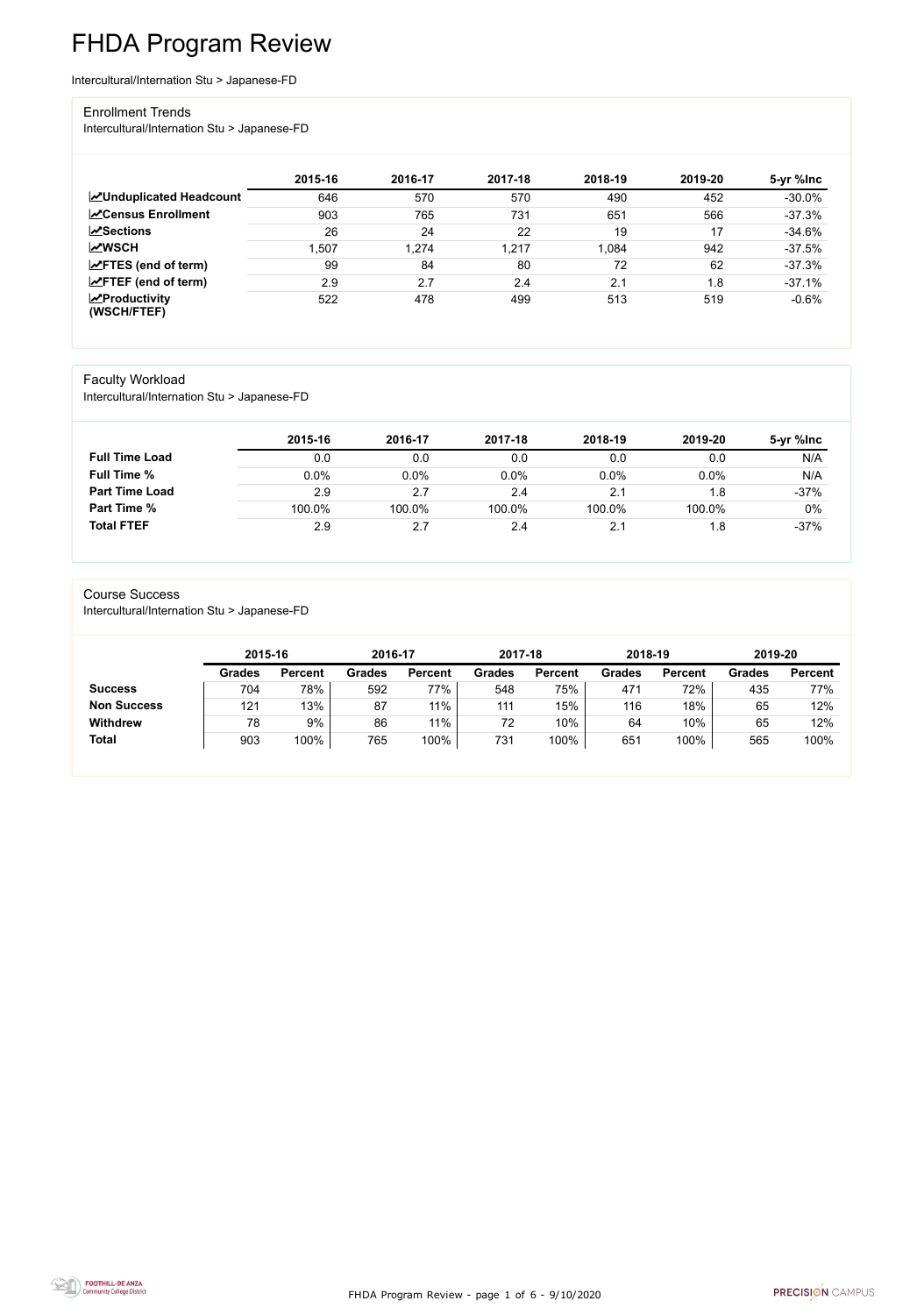FHDA Program Review - page 2 of 6 - 9/10/2020



### Course Success for African American, Latinx, and Filipinx Students

### Course Success for Asian, Native American, Pacific Islander, White, and Decline to State Students

|                    | 2015-16       |                | 2016-17       |                | 2017-18       |                | 2018-19       |                | 2019-20       |                |
|--------------------|---------------|----------------|---------------|----------------|---------------|----------------|---------------|----------------|---------------|----------------|
|                    | <b>Grades</b> | <b>Percent</b> | <b>Grades</b> | <b>Percent</b> | <b>Grades</b> | <b>Percent</b> | <b>Grades</b> | <b>Percent</b> | <b>Grades</b> | <b>Percent</b> |
| <b>Success</b>     | 122           | 59%            | 119           | 69%            | 100           | 57%            | 81            | 52%            | 90            | 66%            |
| <b>Non Success</b> | 51            | 25%            | 26            | 15%            | 44            | 25%            | 50            | 32%            | 26            | 19%            |
| <b>Withdrew</b>    | 34            | 16%            | 28            | 16%            | 31            | 18%            | 25            | 16%            | 20            | 15%            |
| <b>Total</b>       | 207           | 100%           | 173           | 100%           | 175           | 100%           | 156           | 100%           | 136           | 100%           |

|                    | 2015-16       |                | 2016-17       |                | 2017-18 |                | 2018-19       |                | 2019-20       |                |
|--------------------|---------------|----------------|---------------|----------------|---------|----------------|---------------|----------------|---------------|----------------|
|                    | <b>Grades</b> | <b>Percent</b> | <b>Grades</b> | <b>Percent</b> | Grades  | <b>Percent</b> | <b>Grades</b> | <b>Percent</b> | <b>Grades</b> | <b>Percent</b> |
| <b>Success</b>     | 582           | 84%            | 473           | 80%            | 448     | 81%            | 390           | 79%            | 345           | 80%            |
| <b>Non Success</b> | 70            | 10%            | 61            | 10%            | 67      | 12%            | 66            | 13%            | 39            | 9%             |
| <b>Withdrew</b>    | 44            | 6%             | 58            | 10%            | 41      | 7%             | 39            | 8%             | 45            | 10%            |
| <b>Total</b>       | 696           | 100%           | 592           | 100%           | 556     | 100%           | 495           | 100%           | 429           | 100%           |
|                    |               |                |               |                |         |                |               |                |               |                |

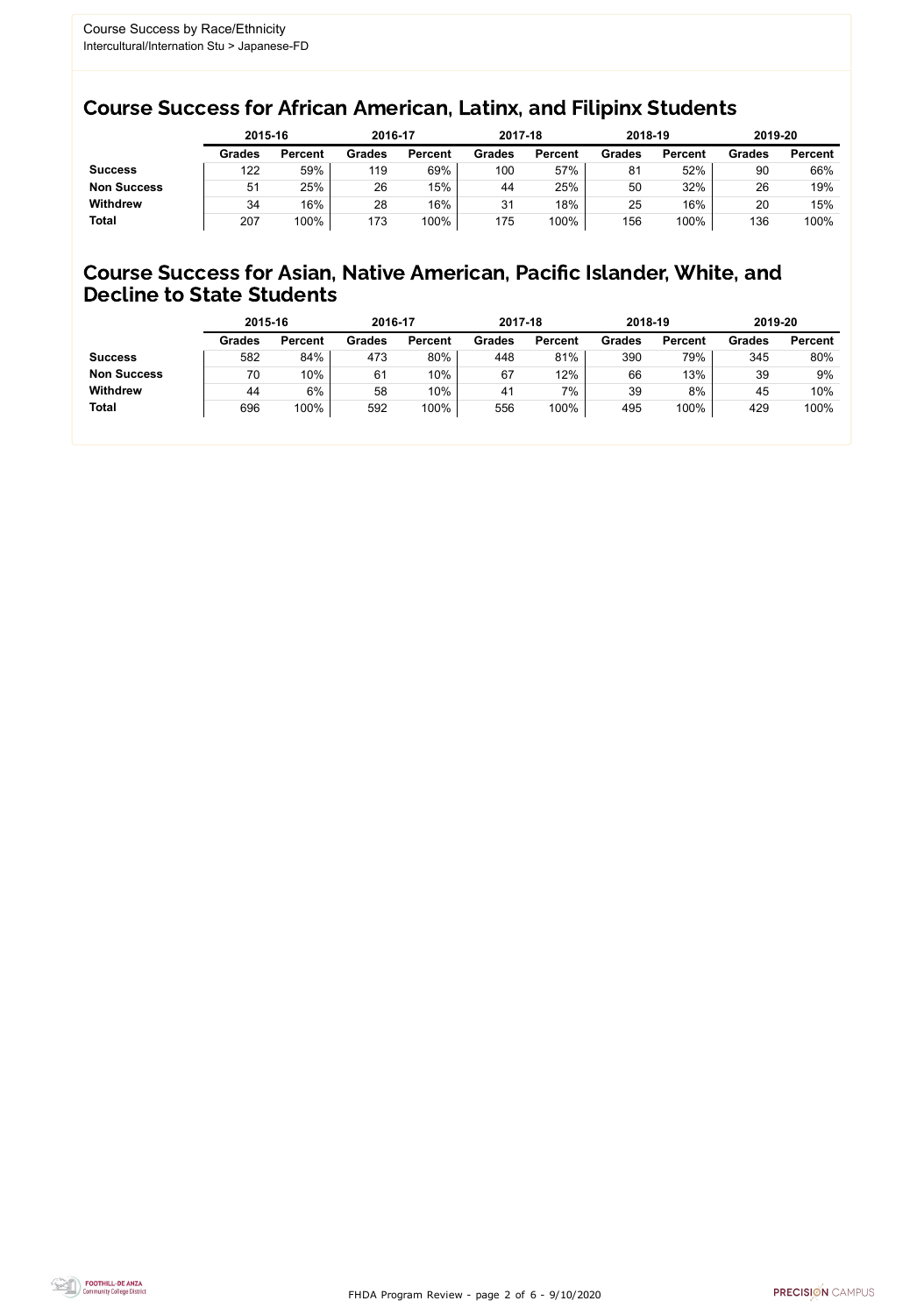

Some courses may continue to be listed but no longer have data due to renumbering or because the course was not offered in the past five years.



### by Gender

|                     | 2015-16 |                |     | 2016-17        |     | 2017-18        |     | 2018-19        | 2019-20 |                |
|---------------------|---------|----------------|-----|----------------|-----|----------------|-----|----------------|---------|----------------|
|                     | Enr     | <b>Percent</b> | Enr | <b>Percent</b> | Enr | <b>Percent</b> | Enr | <b>Percent</b> | Enr     | <b>Percent</b> |
| <b>Female</b>       | 339     | 38%            | 293 | 38%            | 289 | 40%            | 254 | 39%            | 204     | 36%            |
| <b>Male</b>         | 555     | 61%            | 460 | 60%            | 432 | 59%            | 391 | 60%            | 352     | 62%            |
| <b>Not Reported</b> |         | $1\%$          | 12  | 2%             | 10  | $1\%$          | 6   | $1\%$          | 10      | $2\%$          |
| <b>Total</b>        | 903     | 100%           | 765 | 100%           | 731 | 100%           | 651 | 100%           | 566     | 100%           |

### by Ethnicity

|                         |                | 2015-16        |     | 2016-17        |     | 2017-18        |     | 2018-19        | 2019-20 |                |
|-------------------------|----------------|----------------|-----|----------------|-----|----------------|-----|----------------|---------|----------------|
|                         | Enr            | <b>Percent</b> | Enr | <b>Percent</b> | Enr | <b>Percent</b> | Enr | <b>Percent</b> | Enr     | <b>Percent</b> |
| <b>African American</b> | 15             | 2%             | 11  | $1\%$          | 11  | $2\%$          | 14  | 2%             | 8       | $1\%$          |
| <b>Asian</b>            | 593            | 66%            | 498 | 65%            | 456 | 62%            | 434 | 67%            | 354     | 63%            |
| <b>Filipinx</b>         | 68             | 8%             | 65  | 8%             | 66  | 9%             | 50  | 8%             | 55      | 10%            |
| Latinx                  | 124            | 14%            | 97  | 13%            | 98  | 13%            | 92  | 14%            | 73      | 13%            |
| <b>Native American</b>  | $\overline{2}$ | $0\%$          | 4   | $1\%$          |     | $0\%$          |     | $0\%$          | 3       | $1\%$          |
| <b>Pacific Islander</b> | 4              | $0\%$          | 4   | $1\%$          | 3   | $0\%$          |     | $0\%$          | 4       | $1\%$          |
| <b>White</b>            | 74             | 8%             | 61  | 8%             | 86  | 12%            | 47  | 7%             | 47      | 8%             |
| <b>Decline to State</b> | 23             | 3%             | 25  | 3%             | 10  | $1\%$          | 12  | 2%             | 22      | 4%             |
| <b>Total</b>            | 903            | 100%           | 765 | 100%           | 731 | 100%           | 651 | 100%           | 566     | 100%           |

### by Age

|              | 2015-16 |                | 2016-17 |                |     | 2017-18        | 2018-19 |                | 2019-20 |                |
|--------------|---------|----------------|---------|----------------|-----|----------------|---------|----------------|---------|----------------|
|              | Enr     | <b>Percent</b> | Enr     | <b>Percent</b> | Enr | <b>Percent</b> | Enr     | <b>Percent</b> | Enr     | <b>Percent</b> |
| 19 or less   | 227     | 25%            | 216     | 28%            | 178 | 24%            | 163     | 25%            | 149     | 26%            |
| $20 - 24$    | 524     | 58%            | 410     | 54%            | 396 | 54%            | 351     | 54%            | 292     | 52%            |
| 25-39        | 125     | 14%            | 116     | 15%            | 124 | 17%            | 120     | 18%            | 106     | 19%            |
| $40 +$       | 27      | 3%             | 23      | 3%             | 33  | 5%             | 17      | 3%             | 19      | 3%             |
| <b>Total</b> | 903     | 100%           | 765     | 100%           | 731 | 100%           | 651     | 100%           | 566     | 100%           |

## by Education Level

|                           | 2015-16 |                |     | 2016-17        |     | 2017-18        |     | 2018-19        | 2019-20 |                |
|---------------------------|---------|----------------|-----|----------------|-----|----------------|-----|----------------|---------|----------------|
|                           | Enr     | <b>Percent</b> | Enr | <b>Percent</b> | Enr | <b>Percent</b> | Enr | <b>Percent</b> | Enr     | <b>Percent</b> |
| <b>Bachelor or higher</b> | 68      | 8%             | 61  | 8%             | 71  | 10%            | 49  | 8%             | 44      | 8%             |
| <b>Associate</b>          | 11      | $1\%$          |     | $1\%$          | 12  | 2%             | 13  | 2%             | 15      | 3%             |
| <b>HS/Equivalent</b>      | 694     | 77%            | 615 | 80%            | 579 | 79%            | 516 | 79%            | 444     | 78%            |
| <b>All Other</b>          | 130     | 14%            | 82  | 11%            | 69  | 9%             | 73  | 11%            | 63      | 11%            |
| <b>Total</b>              | 903     | 100%           | 765 | 100%           | 731 | 100%           | 651 | 100%           | 566     | 100%           |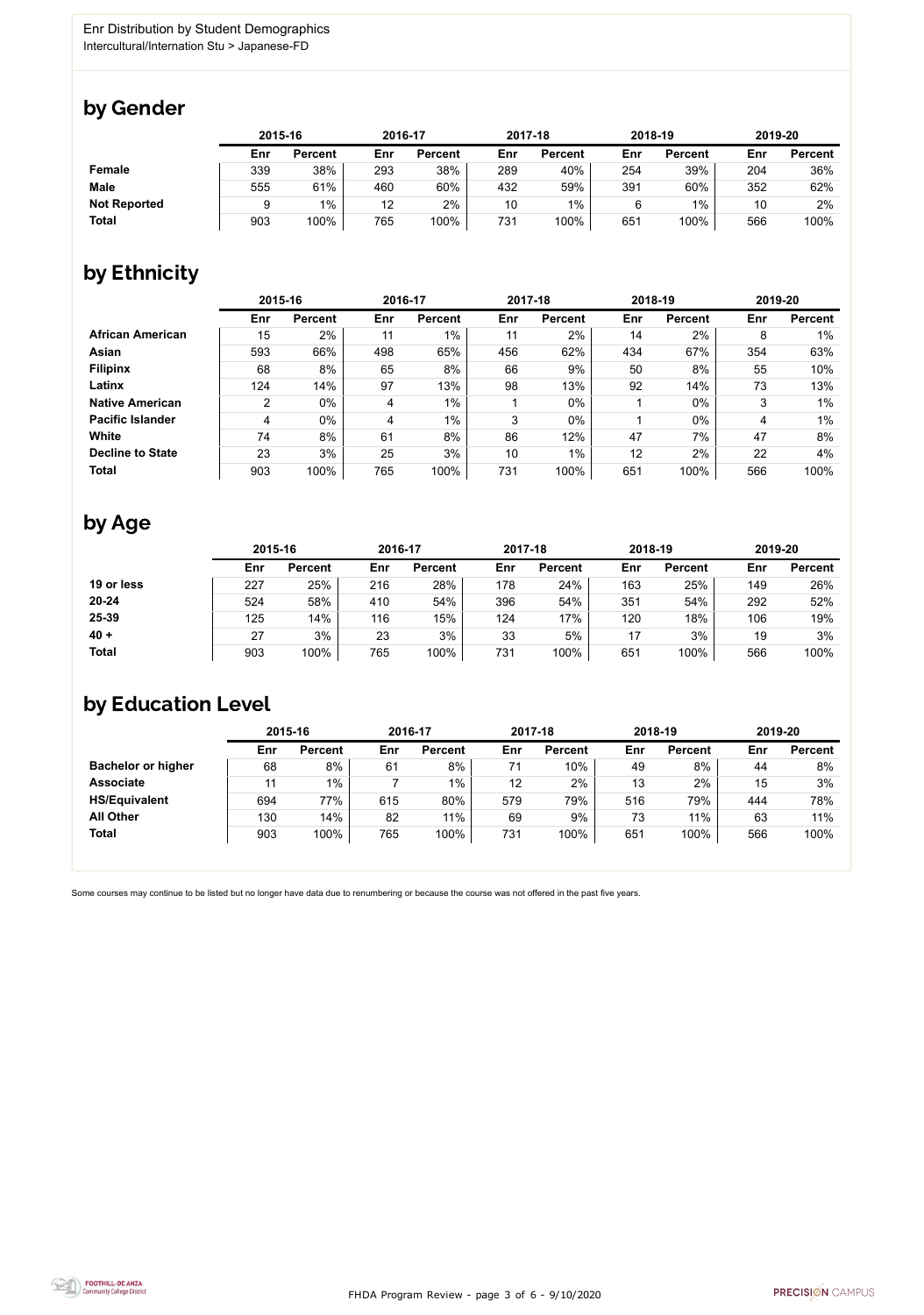FHDA Program Review - page 4 of 6 - 9/10/2020



### Success Rates by Gender Intercultural/Internation Stu > Japanese-FD

|                     | 2019-20                                                                 |                |               |                |               |                |               |                |  |  |  |  |  |
|---------------------|-------------------------------------------------------------------------|----------------|---------------|----------------|---------------|----------------|---------------|----------------|--|--|--|--|--|
|                     | <b>Withdrew</b><br><b>Total</b><br><b>Non Success</b><br><b>Success</b> |                |               |                |               |                |               |                |  |  |  |  |  |
|                     | <b>Grades</b>                                                           | <b>Percent</b> | <b>Grades</b> | <b>Percent</b> | <b>Grades</b> | <b>Percent</b> | <b>Grades</b> | <b>Percent</b> |  |  |  |  |  |
| <b>Female</b>       | 168                                                                     | 82%            | 14            | 7%             | 22            | 11%            | 204           | 100%           |  |  |  |  |  |
| <b>Male</b>         | 260                                                                     | 74%            | 50            | 14%            | 41            | 12%            | 351           | 100%           |  |  |  |  |  |
| <b>Not Reported</b> |                                                                         | 70%            |               | 10%            |               | 20%            | 10            | 100%           |  |  |  |  |  |
| All                 | 435                                                                     | 77%            | 65            | 12%            | 65            | 12%            | 565           | 100%           |  |  |  |  |  |

|                     |               |                                                         |               | 2018-19        |               |                |               |                |  |
|---------------------|---------------|---------------------------------------------------------|---------------|----------------|---------------|----------------|---------------|----------------|--|
|                     |               | <b>Withdrew</b><br><b>Non Success</b><br><b>Success</b> |               |                |               |                |               |                |  |
|                     | <b>Grades</b> | <b>Percent</b>                                          | <b>Grades</b> | <b>Percent</b> | <b>Grades</b> | <b>Percent</b> | <b>Grades</b> | <b>Percent</b> |  |
| <b>Female</b>       | 209           | 82%                                                     | 25            | $10\%$         | 20            | 8%             | 254           | 100%           |  |
| <b>Male</b>         | 258           | 66%                                                     | 90            | 23%            | 43            | 11%            | 391           | 100%           |  |
| <b>Not Reported</b> | 4             | 67%                                                     |               | 17%            |               | 17%            | 6             | 100%           |  |
| All                 | 471           | 72%                                                     | 116           | 18%            | 64            | 10%            | 651           | 100%           |  |

|                     |               | 2017-18                                                                 |               |                |               |                |               |                |  |  |  |  |  |  |
|---------------------|---------------|-------------------------------------------------------------------------|---------------|----------------|---------------|----------------|---------------|----------------|--|--|--|--|--|--|
|                     |               | <b>Withdrew</b><br><b>Total</b><br><b>Non Success</b><br><b>Success</b> |               |                |               |                |               |                |  |  |  |  |  |  |
|                     | <b>Grades</b> | <b>Percent</b>                                                          | <b>Grades</b> | <b>Percent</b> | <b>Grades</b> | <b>Percent</b> | <b>Grades</b> | <b>Percent</b> |  |  |  |  |  |  |
| Female              | 226           | 78%                                                                     | 37            | 13%            | 26            | 9%             | 289           | 100%           |  |  |  |  |  |  |
| <b>Male</b>         | 312           | 72%                                                                     | 74            | 17%            | 46            | 11%            | 432           | 100%           |  |  |  |  |  |  |
| <b>Not Reported</b> | 10            | 100%                                                                    |               | $0\%$          | 0             | $0\%$          | 10            | 100%           |  |  |  |  |  |  |
| All                 | 548           | 75%                                                                     | 111           | 15%            | 72            | 10%            | 731           | 100%           |  |  |  |  |  |  |

|                     |               | 2016-17        |               |                |                 |                |               |                |  |  |
|---------------------|---------------|----------------|---------------|----------------|-----------------|----------------|---------------|----------------|--|--|
|                     |               | <b>Success</b> |               |                | <b>Withdrew</b> |                | <b>Total</b>  |                |  |  |
|                     | <b>Grades</b> | <b>Percent</b> | <b>Grades</b> | <b>Percent</b> | <b>Grades</b>   | <b>Percent</b> | <b>Grades</b> | <b>Percent</b> |  |  |
| Female              | 241           | 82%            | 19            | 6%             | 33              | 11%            | 293           | 100%           |  |  |
| <b>Male</b>         | 340           | 74%            | 68            | 15%            | 52              | 11%            | 460           | 100%           |  |  |
| <b>Not Reported</b> | 11            | 92%            |               | 0%             |                 | 8%             | 12            | 100%           |  |  |
| All                 | 592           | 77%            | 87            | 11%            | 86              | 11%            | 765           | 100%           |  |  |

|                     | 2015-16        |                |                    |                |               |                |               |                |  |
|---------------------|----------------|----------------|--------------------|----------------|---------------|----------------|---------------|----------------|--|
|                     | <b>Success</b> |                | <b>Non Success</b> |                | Withdrew      |                | <b>Total</b>  |                |  |
|                     | <b>Grades</b>  | <b>Percent</b> | <b>Grades</b>      | <b>Percent</b> | <b>Grades</b> | <b>Percent</b> | <b>Grades</b> | <b>Percent</b> |  |
| Female              | 278            | 82%            | 32                 | 9%             | 29            | 9%             | 339           | 100%           |  |
| <b>Male</b>         | 419            | 75%            | 88                 | 16%            | 48            | 9%             | 555           | 100%           |  |
| <b>Not Reported</b> |                | 78%            |                    | 11%            |               | 11%            | 9             | 100%           |  |
| All                 | 704            | 78%            | 121                | 13%            | 78            | 9%             | 903           | 100%           |  |

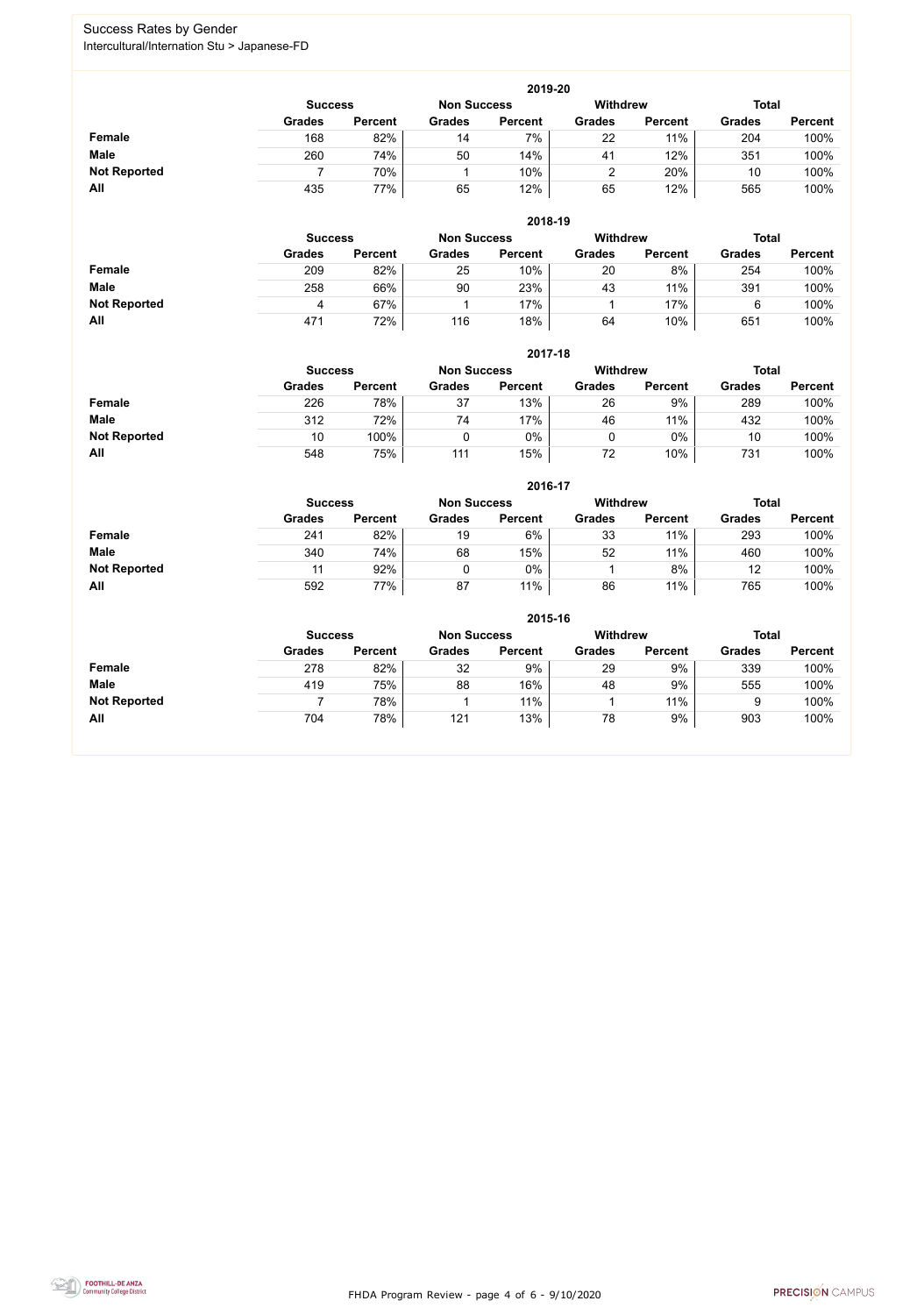FHDA Program Review - page 5 of 6 - 9/10/2020



### Success Rates by Age Intercultural/Internation Stu > Japanese-FD

|            | 2019-20        |                    |               |                |                                 |                |               |                |  |
|------------|----------------|--------------------|---------------|----------------|---------------------------------|----------------|---------------|----------------|--|
|            | <b>Success</b> | <b>Non Success</b> |               |                | <b>Withdrew</b><br><b>Total</b> |                |               |                |  |
|            | <b>Grades</b>  | <b>Percent</b>     | <b>Grades</b> | <b>Percent</b> | <b>Grades</b>                   | <b>Percent</b> | <b>Grades</b> | <b>Percent</b> |  |
| 19 or less | 124            | 83%                | 14            | 9%             |                                 | 7%             | 149           | 100%           |  |
| $20 - 24$  | 215            | 74%                | 38            | 13%            | 39                              | 13%            | 292           | 100%           |  |
| 25-39      | 79             | 75%                | 13            | 12%            | 13                              | 12%            | 105           | 100%           |  |
| $40 +$     | 17             | 89%                |               | 0%             |                                 | 11%            | 19            | 100%           |  |
| All        | 435            | 77%                | 65            | 12%            | 65                              | 12%            | 565           | 100%           |  |

|            |                | 2018-19            |               |                 |               |                |               |                |  |  |
|------------|----------------|--------------------|---------------|-----------------|---------------|----------------|---------------|----------------|--|--|
|            | <b>Success</b> | <b>Non Success</b> |               | <b>Withdrew</b> |               | <b>Total</b>   |               |                |  |  |
|            | <b>Grades</b>  | <b>Percent</b>     | <b>Grades</b> | <b>Percent</b>  | <b>Grades</b> | <b>Percent</b> | <b>Grades</b> | <b>Percent</b> |  |  |
| 19 or less | 133            | 82%                | 19            | 12%             | 11            | 7%             | 163           | 100%           |  |  |
| $20 - 24$  | 234            | 67%                | 78            | 22%             | 39            | 11%            | 351           | 100%           |  |  |
| 25-39      | 91             | 76%                | 18            | 15%             | 11            | 9%             | 120           | 100%           |  |  |
| $40 +$     | 13             | 76%                |               | 6%              | 3             | 18%            | 17            | 100%           |  |  |
| All        | 471            | 72%                | 116           | 18%             | 64            | 10%            | 651           | 100%           |  |  |

|            | 2017-18        |                |                |                    |                 |                |               |                |  |  |
|------------|----------------|----------------|----------------|--------------------|-----------------|----------------|---------------|----------------|--|--|
|            | <b>Success</b> |                |                | <b>Non Success</b> | <b>Withdrew</b> |                | <b>Total</b>  |                |  |  |
|            | <b>Grades</b>  | <b>Percent</b> | <b>Grades</b>  | <b>Percent</b>     | <b>Grades</b>   | <b>Percent</b> | <b>Grades</b> | <b>Percent</b> |  |  |
| 19 or less | 133            | 75%            | 30             | 17%                | 15              | 8%             | 178           | 100%           |  |  |
| $20 - 24$  | 296            | 75%            | 65             | 16%                | 35              | 9%             | 396           | 100%           |  |  |
| 25-39      | 92             | 74%            | 14             | 11%                | 18              | 15%            | 124           | 100%           |  |  |
| $40 +$     | 27             | 82%            | $\overline{2}$ | 6%                 | 4               | 12%            | 33            | 100%           |  |  |
| All        | 548            | 75%            | 111            | 15%                | 72              | 10%            | 731           | 100%           |  |  |

|            | 2016-17        |                |               |                    |                 |                |               |                |  |  |
|------------|----------------|----------------|---------------|--------------------|-----------------|----------------|---------------|----------------|--|--|
|            | <b>Success</b> |                |               | <b>Non Success</b> | <b>Withdrew</b> |                | <b>Total</b>  |                |  |  |
|            | <b>Grades</b>  | <b>Percent</b> | <b>Grades</b> | <b>Percent</b>     | <b>Grades</b>   | <b>Percent</b> | <b>Grades</b> | <b>Percent</b> |  |  |
| 19 or less | 181            | 84%            | 17            | 8%                 | 18              | 8%             | 216           | 100%           |  |  |
| $20 - 24$  | 301            | 73%            | 59            | 14%                | 50              | 12%            | 410           | 100%           |  |  |
| 25-39      | 91             | 78%            | 11            | 9%                 | 14              | 12%            | 116           | 100%           |  |  |
| $40 +$     | 19             | 83%            | 0             | 0%                 | 4               | 17%            | 23            | 100%           |  |  |
| All        | 592            | 77%            | 87            | 11%                | 86              | 11%            | 765           | 100%           |  |  |

|            |                |                    |               | 2015-16         |               |                |               |                |
|------------|----------------|--------------------|---------------|-----------------|---------------|----------------|---------------|----------------|
|            | <b>Success</b> | <b>Non Success</b> |               | <b>Withdrew</b> |               | <b>Total</b>   |               |                |
|            | <b>Grades</b>  | <b>Percent</b>     | <b>Grades</b> | <b>Percent</b>  | <b>Grades</b> | <b>Percent</b> | <b>Grades</b> | <b>Percent</b> |
| 19 or less | 187            | 82%                | 24            | 11%             | 16            | 7%             | 227           | 100%           |
| $20 - 24$  | 395            | 75%                | 84            | 16%             | 45            | 9%             | 524           | 100%           |
| 25-39      | 99             | 79%                | 10            | 8%              | 16            | 13%            | 125           | 100%           |
| $40 +$     | 23             | 85%                | ິ<br>J        | 11%             |               | 4%             | 27            | 100%           |
| All        | 704            | 78%                | 121           | 13%             | 78            | 9%             | 903           | 100%           |